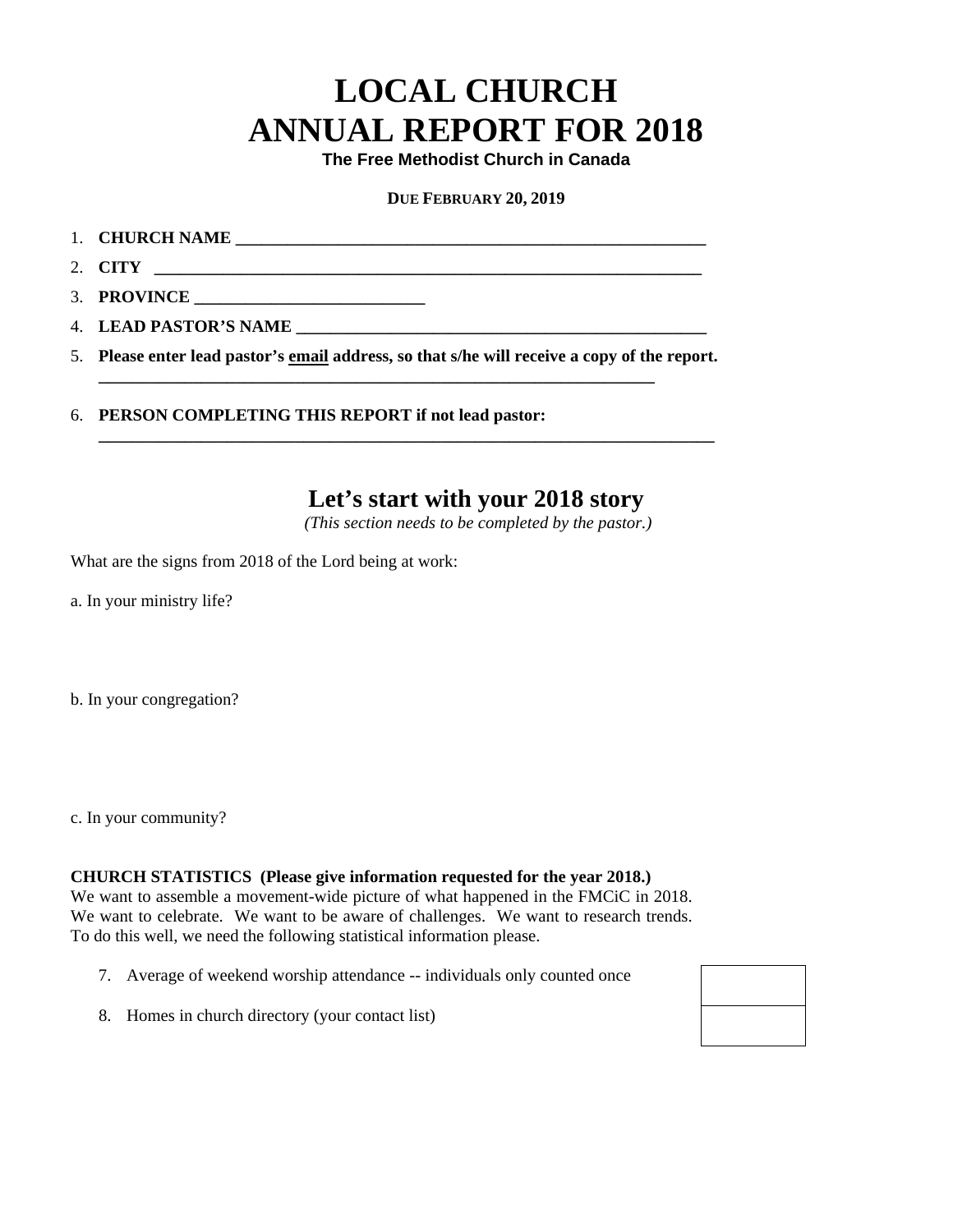- 9. Number of small groups (investigative or growth, special interest)
- 10. Adult Conversions (that you can identify)
- 11. Children/Teen Conversions (that you can identify)
- 12. Adult Membership

Comments: Please feel free to offer information that will help us to understand background behind any of the above statistics:

13. OPERATING INCOME RECEIPTS This includes all income related to the ministries of the local church. **This does not include money designated for Giving Streams, support for other ministries beyond the local church, capital fund drives or debt reduction.**

14. GLOBAL MINISTRY/LOCAL OUTREACH (\$ amount) **not** channeled through Giving Streams but tracked by your local church. *(This information will be used to track our collective support of these ministries.)*

#### **MINISTRY AND CHURCH DEVELOPMENT**

The FMCIC's vision is "to see healthy congregations within the reach of all people in Canada and beyond". The LifePlan is the best tool that we have been able to develop. If you are using it and have suggestions for improvement, please put them in the space below. If you have found a better alternative Church Health tool, please be sure to put that information below is well.

15. Regarding LifePlan, our church (indicate number):

- 1) Is unaware of LifePlan 2) Is considering LifePlan 3) Started LifePlan this year
- 4) Completed LifePlan this year 5) Implemented LifePlan outcomes this year
- 6) Has started next cycle 7) Using an alternative method

Suggestions for improving LifePlan:

A good alternative to LifePlan that we are using is:

We have found it useful because:

#### **PERSONNEL**

16. Is the lead pastor bi-vocational? Yes \_\_\_\_ No \_\_\_

17. Has any member of the pastoral staff taken a sabbatical this year? Yes \_\_\_\_ No \_\_\_\_

18. If yes: Name of pastoral staff member and start and end dates of sabbatical

| Name<br>$\sim$ $\sim$ | $10+7$<br>чa. | .<br>$\sim$ +.<br>на<br>лн<br>. .<br>_____ |
|-----------------------|---------------|--------------------------------------------|
|-----------------------|---------------|--------------------------------------------|

19. Has the Form 5 [*Delegate's Report from the Performance Appraisal for all pastors serving under conference appointment*] been filed with the Director of Personnel office?

Yes \_\_\_\_\_ No \_\_\_\_\_ NA \_\_\_\_\_\_

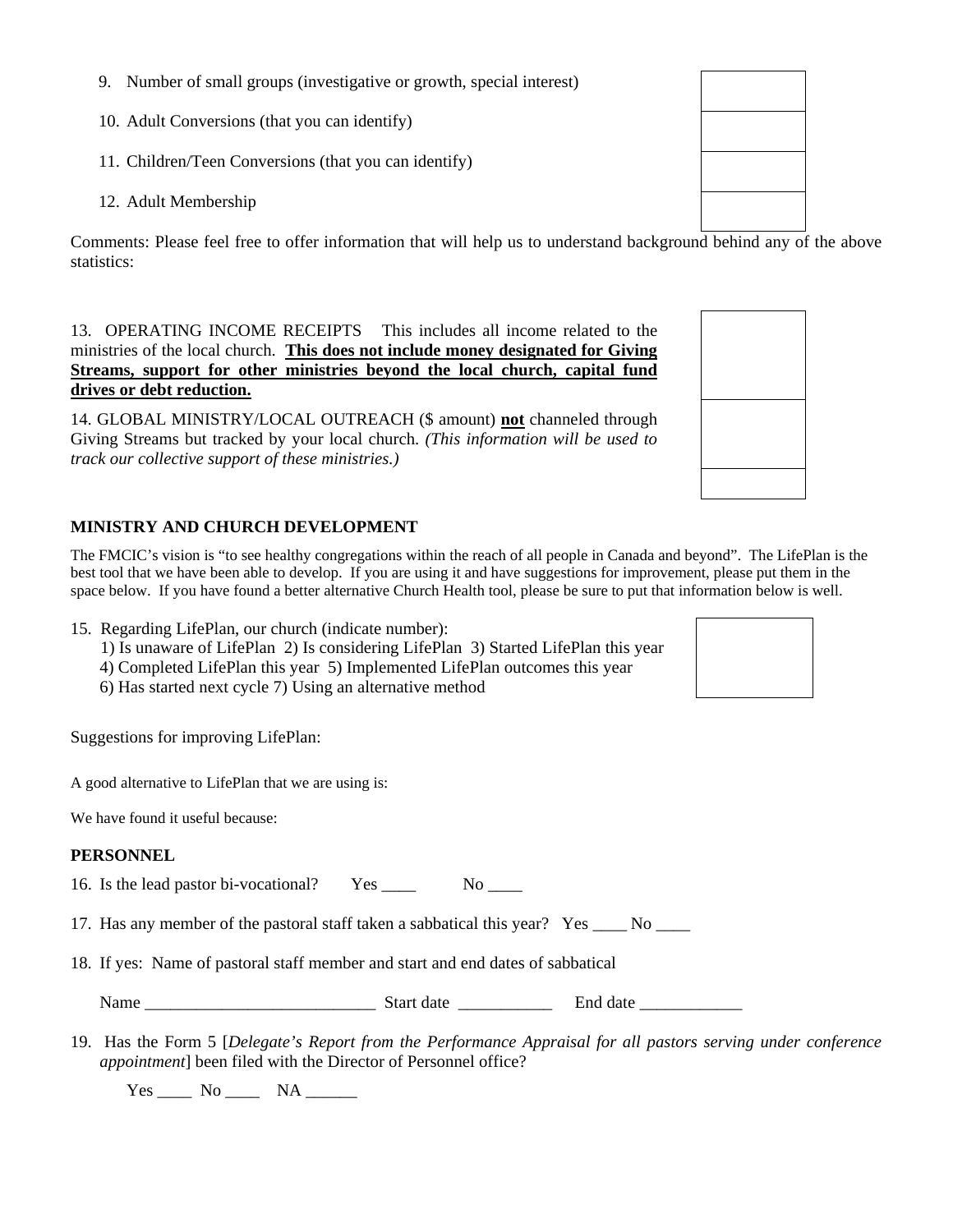20. Have all ordained and commissioned ministers (optional for retired) completed at least one Continuing Education Unit (CEU) for this year?

 $Yes$  No  $NA$  NA

21. Have the CEUs been documented and filed with the Director of Personnel office?

 $Yes$  No  $NA$  NA

22. Please list all licensed Lay Ministers:

23. Does your church have a **child protection policy** in place?

 $Yes \_\_\_$  No  $\_\_\_$  NA  $\_\_\_\_$ 

24. If you answered "No" or "NA," please explain what steps are planned to have a child protection policy in place in 2014 or why your church does not need a policy. \_\_\_\_\_\_\_\_\_\_\_\_\_\_\_\_\_\_\_\_\_\_\_\_\_\_\_\_\_\_\_\_\_\_\_\_\_\_\_\_\_\_\_\_\_\_\_\_\_\_\_\_\_\_\_\_\_\_\_\_\_\_\_\_\_\_\_\_\_\_\_\_\_\_\_\_\_\_\_\_\_\_\_\_\_\_\_\_\_\_\_\_\_\_

#### **MINISTRY RECRUITMENT REFERRALS**

**POTENTIAL PASTORS/CHURCH PLANTERS** emerging in your church. Please record their name, address and email. Are we free to make contact? \_\_\_\_\_\_\_\_\_\_\_\_\_\_\_\_\_\_\_\_\_\_\_\_\_\_\_\_\_\_\_\_\_\_\_\_\_\_\_\_\_\_\_\_\_\_\_\_\_\_\_\_\_\_\_\_\_\_\_\_\_\_\_\_\_\_\_\_\_\_\_\_\_\_\_\_\_\_\_\_\_\_\_\_\_\_\_\_\_\_\_\_\_

\_\_\_\_\_\_\_\_\_\_\_\_\_\_\_\_\_\_\_\_\_\_\_\_\_\_\_\_\_\_\_\_\_\_\_\_\_\_\_\_\_\_\_\_\_\_\_\_\_\_\_\_\_\_\_\_\_\_\_\_\_\_\_\_\_\_\_\_\_\_\_\_\_\_\_\_\_\_\_\_\_\_\_\_\_\_\_\_\_\_\_\_\_

**\_\_\_\_\_\_\_\_\_\_\_\_\_\_\_\_\_\_\_\_\_\_\_\_\_\_\_\_\_\_\_\_\_\_\_\_\_\_\_\_\_\_\_\_\_\_\_\_\_\_\_\_\_\_\_\_\_\_\_\_\_\_\_\_\_\_\_\_\_\_\_\_\_\_\_\_\_\_\_\_\_\_\_\_\_\_\_\_\_\_\_\_\_\_ \_\_\_\_\_\_\_\_\_\_\_\_\_\_\_\_\_\_\_\_\_\_\_\_\_\_\_\_\_\_\_\_\_\_\_\_\_\_\_\_\_\_\_\_\_\_\_\_\_\_\_\_\_\_\_\_\_\_\_\_\_\_\_\_\_\_\_\_\_\_\_\_\_\_\_\_\_\_\_\_\_\_\_\_\_\_\_\_\_\_\_\_\_\_** 

**LIFEPLAN:** Do you need any information about initiating the LifePlan process and if so, please identify?

**DELEGATE info:** Please enter the name(s), address, phone number and email and indicate lead delegate and reserve delegate: (one per line) \_\_\_\_\_\_\_\_\_\_\_\_\_\_\_\_\_\_\_\_\_\_\_\_\_\_\_\_\_\_\_\_\_\_\_\_\_\_\_\_\_\_\_\_\_\_\_\_\_\_\_\_\_\_\_\_\_\_\_\_\_\_\_\_\_\_\_\_\_\_\_\_\_\_\_\_\_\_\_\_\_\_\_\_\_\_\_\_\_\_\_\_\_\_

\_\_\_\_\_\_\_\_\_\_\_\_\_\_\_\_\_\_\_\_\_\_\_\_\_\_\_\_\_\_\_\_\_\_\_\_\_\_\_\_\_\_\_\_\_\_\_\_\_\_\_\_\_\_\_\_\_\_\_\_\_\_\_\_\_\_\_\_\_\_\_\_\_\_\_\_\_\_\_\_\_\_\_\_\_\_\_\_\_\_\_\_\_\_

\_\_\_\_\_\_\_\_\_\_\_\_\_\_\_\_\_\_\_\_\_\_\_\_\_\_\_\_\_\_\_\_\_\_\_\_\_\_\_\_\_\_\_\_\_\_\_\_\_\_\_\_\_\_\_\_\_\_\_\_\_\_\_\_\_\_\_\_\_\_\_\_\_\_\_\_\_\_\_\_\_\_\_\_\_\_\_\_\_\_\_\_\_ \_\_\_\_\_\_\_\_\_\_\_\_\_\_\_\_\_\_\_\_\_\_\_\_\_\_\_\_\_\_\_\_\_\_\_\_\_\_\_\_\_\_\_\_\_\_\_\_\_\_\_\_\_\_\_\_\_\_\_\_\_\_\_\_\_\_\_\_\_\_\_\_\_\_\_\_\_\_\_\_\_\_\_\_\_\_\_\_\_\_\_\_\_

**NOTES:** Please forward the following comment(s)/question(s) from  $\langle$  name, email address> to: <drop down for Bishop or NLT member>

#### **INTERCULTURAL ENGAGEMENT (Missions)**

**SHORT-TERM/CROSS-CULTURAL MISSIONS** (individuals and teams) and VISA workers sent out this year by your church. Please list their names, addresses, email, and the agency/organizational affiliation. Are we free to make contact?

\_\_\_\_\_\_\_\_\_\_\_\_\_\_\_\_\_\_\_\_\_\_\_\_\_\_\_\_\_\_\_\_\_\_\_\_\_\_\_\_\_\_\_\_\_\_\_\_\_\_\_\_\_\_\_\_\_\_\_\_\_\_\_\_\_\_\_\_\_\_\_\_\_\_\_\_\_\_\_\_\_\_\_\_\_\_\_\_\_\_\_\_\_\_ \_\_\_\_\_\_\_\_\_\_\_\_\_\_\_\_\_\_\_\_\_\_\_\_\_\_\_\_\_\_\_\_\_\_\_\_\_\_\_\_\_\_\_\_\_\_\_\_\_\_\_\_\_\_\_\_\_\_\_\_\_\_\_\_\_\_\_\_\_\_\_\_\_\_\_\_\_\_\_\_\_\_\_\_\_\_\_\_\_\_\_\_\_\_

What is your Global Giving Streams Budget for 2019?

What Intercultural Engagement (Missions) FM or non-FM, has your church engaged in 2018 – **Internationally** (Please list country and brief description of engagement)?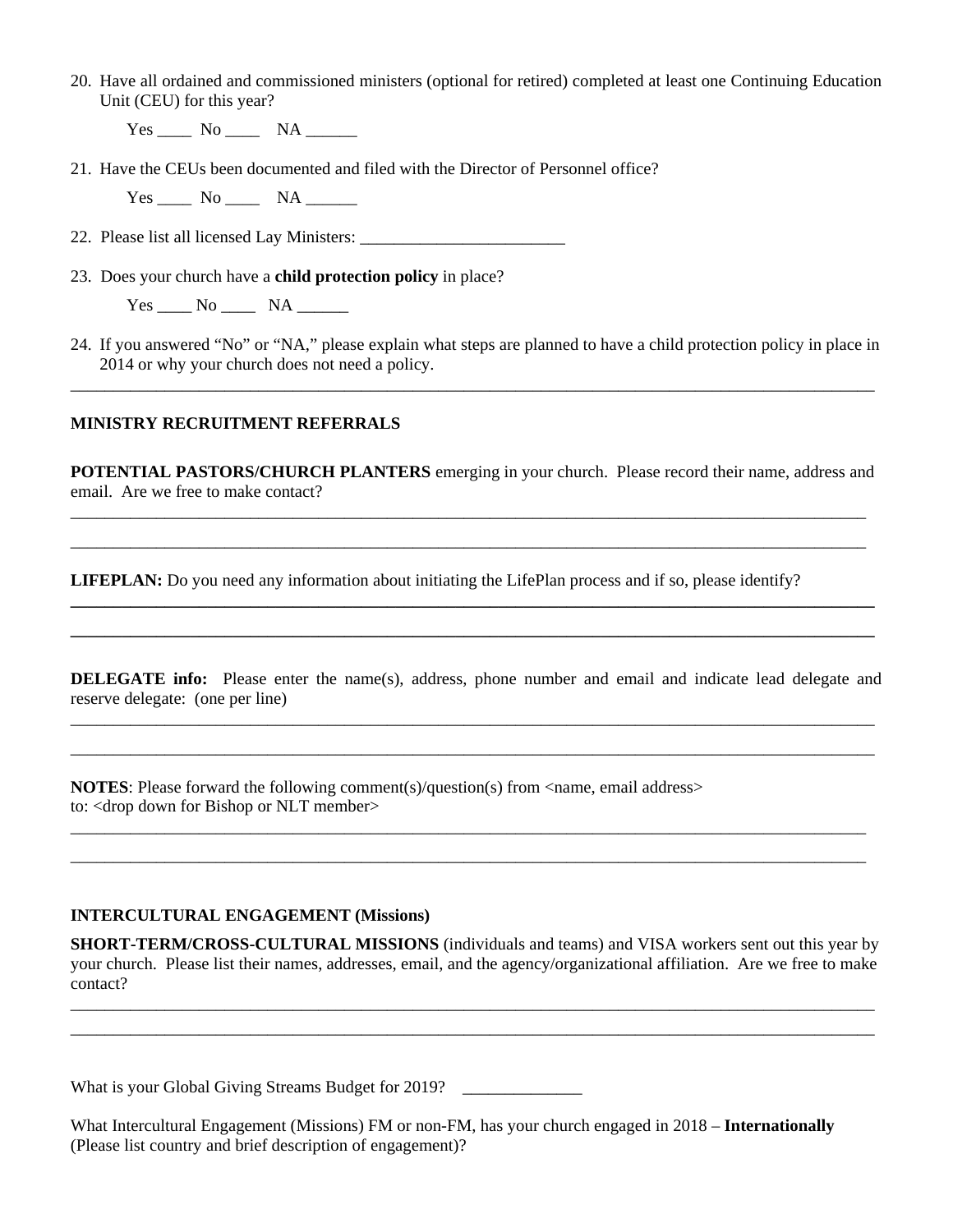What Intercultural Engagement (Missions) FM or non-FM, is your church engaged in 2018 – **within Canada** (Please list region and brief description of engagement)?

\_\_\_\_\_\_\_\_\_\_\_\_\_\_\_\_\_\_\_\_\_\_\_\_\_\_\_\_\_\_\_\_\_\_\_\_\_\_\_\_\_\_\_\_\_\_\_\_\_\_\_\_\_\_\_\_\_\_\_\_\_\_\_\_\_\_\_\_\_\_\_\_\_\_\_\_\_\_\_\_\_\_\_\_\_\_\_\_\_\_\_\_\_ \_\_\_\_\_\_\_\_\_\_\_\_\_\_\_\_\_\_\_\_\_\_\_\_\_\_\_\_\_\_\_\_\_\_\_\_\_\_\_\_\_\_\_\_\_\_\_\_\_\_\_\_\_\_\_\_\_\_\_\_\_\_\_\_\_\_\_\_\_\_\_\_\_\_\_\_\_\_\_\_\_\_\_\_\_\_\_\_\_\_\_\_\_

\_\_\_\_\_\_\_\_\_\_\_\_\_\_\_\_\_\_\_\_\_\_\_\_\_\_\_\_\_\_\_\_\_\_\_\_\_\_\_\_\_\_\_\_\_\_\_\_\_\_\_\_\_\_\_\_\_\_\_\_\_\_\_\_\_\_\_\_\_\_\_\_\_\_\_\_\_\_\_\_\_\_\_\_\_\_\_\_\_\_\_\_\_ \_\_\_\_\_\_\_\_\_\_\_\_\_\_\_\_\_\_\_\_\_\_\_\_\_\_\_\_\_\_\_\_\_\_\_\_\_\_\_\_\_\_\_\_\_\_\_\_\_\_\_\_\_\_\_\_\_\_\_\_\_\_\_\_\_\_\_\_\_\_\_\_\_\_\_\_\_\_\_\_\_\_\_\_\_\_\_\_\_\_\_\_\_

\_\_\_\_\_\_\_\_\_\_\_\_\_\_\_\_\_\_\_\_\_\_\_\_\_\_\_\_\_\_\_\_\_\_\_\_\_\_\_\_\_\_\_\_\_\_\_\_\_\_\_\_\_\_\_\_\_\_\_\_\_\_\_\_\_\_\_\_\_\_\_\_\_\_\_\_\_\_\_\_\_\_\_\_\_\_\_\_\_\_\_\_\_ \_\_\_\_\_\_\_\_\_\_\_\_\_\_\_\_\_\_\_\_\_\_\_\_\_\_\_\_\_\_\_\_\_\_\_\_\_\_\_\_\_\_\_\_\_\_\_\_\_\_\_\_\_\_\_\_\_\_\_\_\_\_\_\_\_\_\_\_\_\_\_\_\_\_\_\_\_\_\_\_\_\_\_\_\_\_\_\_\_\_\_\_\_

What ICCM project/children is your church supporting? (Please list country and brief description)

**See next page for Network Leader Evaluation**